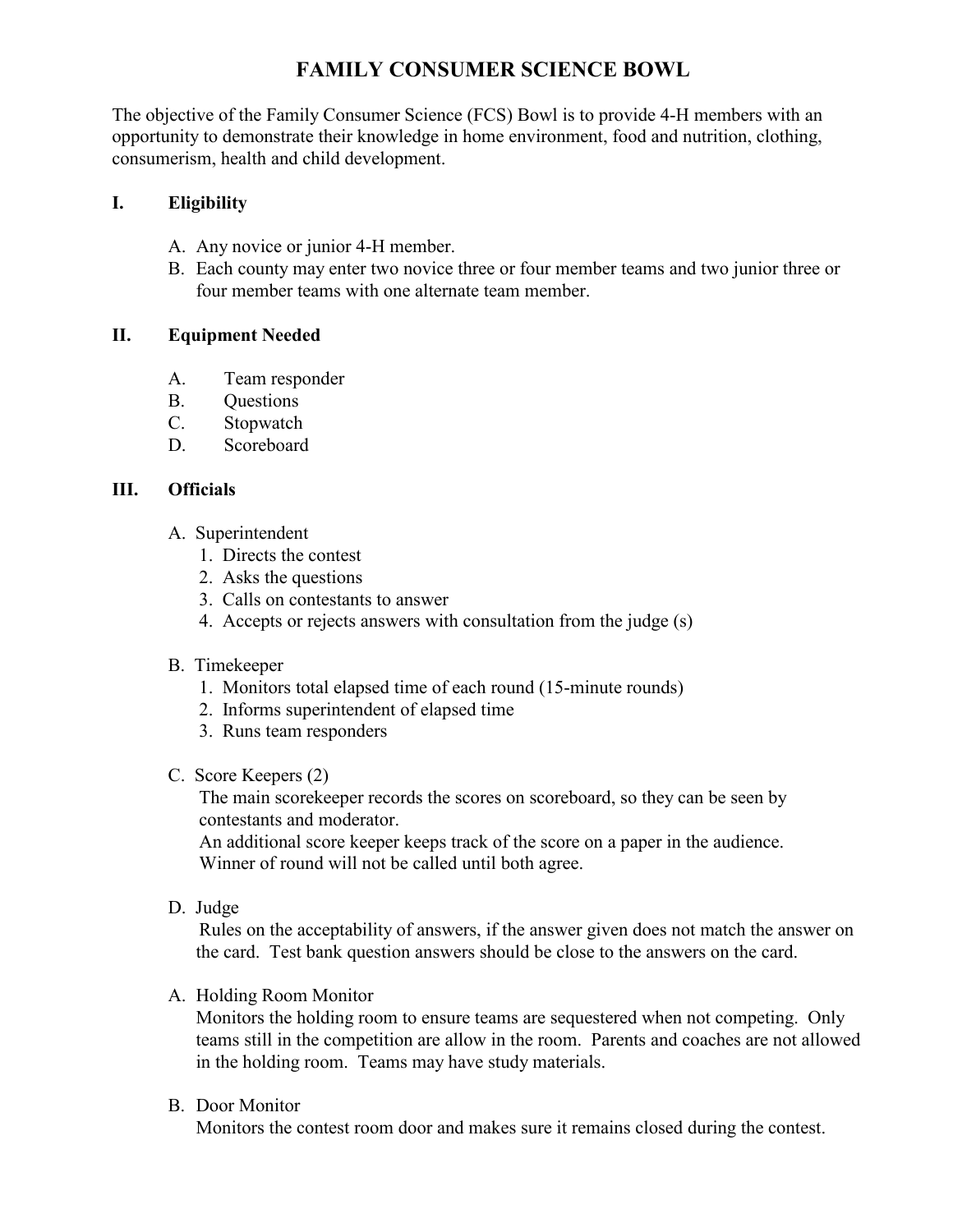Parents that choose to watch the contest must remain in the room until the round is completed. Cell phones should be put on silent.

### **IV. Teams**

- A. Each team shall consist of either three or four members.
- B. Each team must have at least three contestants.
- C. Alternates may be substituted in when a new round begins or if the superintendent deems it impossible for one of the team members to participate.
- D. Novice teams will compete against novice teams and Junior teams against junior teams.

### **V. The Contest**

- A. The teams are seated with the team captain near the superintendent.
- B. The superintendent opening the question packet and begins to read the first question is the signal for the timekeeper to start the time.
- C. All questions are toss-up questions and any team member can buzz in.
- D. Only the contestant that activated the buzzer may attempt to answer the question. If missed it will not be offered to other competitors.
- E. Team members may not assist with answers or make comments to team members during the round of play. Doing so will result in a loss of 3 points per incident.
- F. If a buzzer is activated before the question is finished, the superintendent stops reading the question and the contestant has five seconds to answer the portion of the question read. If the answer is wrong, the question will not be repeated.
- G. The timekeeper shall determine if a contestant has started an answer within the allotted time and determines when that round of the contest is over (15 minutes or 40 questions).
- H. The score keeper shall add five points for each correct answer and subtract three points for each incorrect answer.
- I. If a question is thrown out due to buzzer failure, misreading, or by judge's decision, it will be replaced by pre-drawn extra questions from the question bank.
- J. In case of a tie, the superintendent will have an additional 5 randomly pulled questions from the question bank ready prior to the contest.
- K. If more than two teams are entered in the contest, lots will be drawn to determine competition rounds. If only one team is entered in the contest, 50% of the questions must be answered to receive a blue award, 45% to receive a second place, and 40% to receive a third place.
- L. The contest will be double elimination if there are three or less teams. If there are four or more teams in an age group, the contest will be single elimination. Contest bracket source